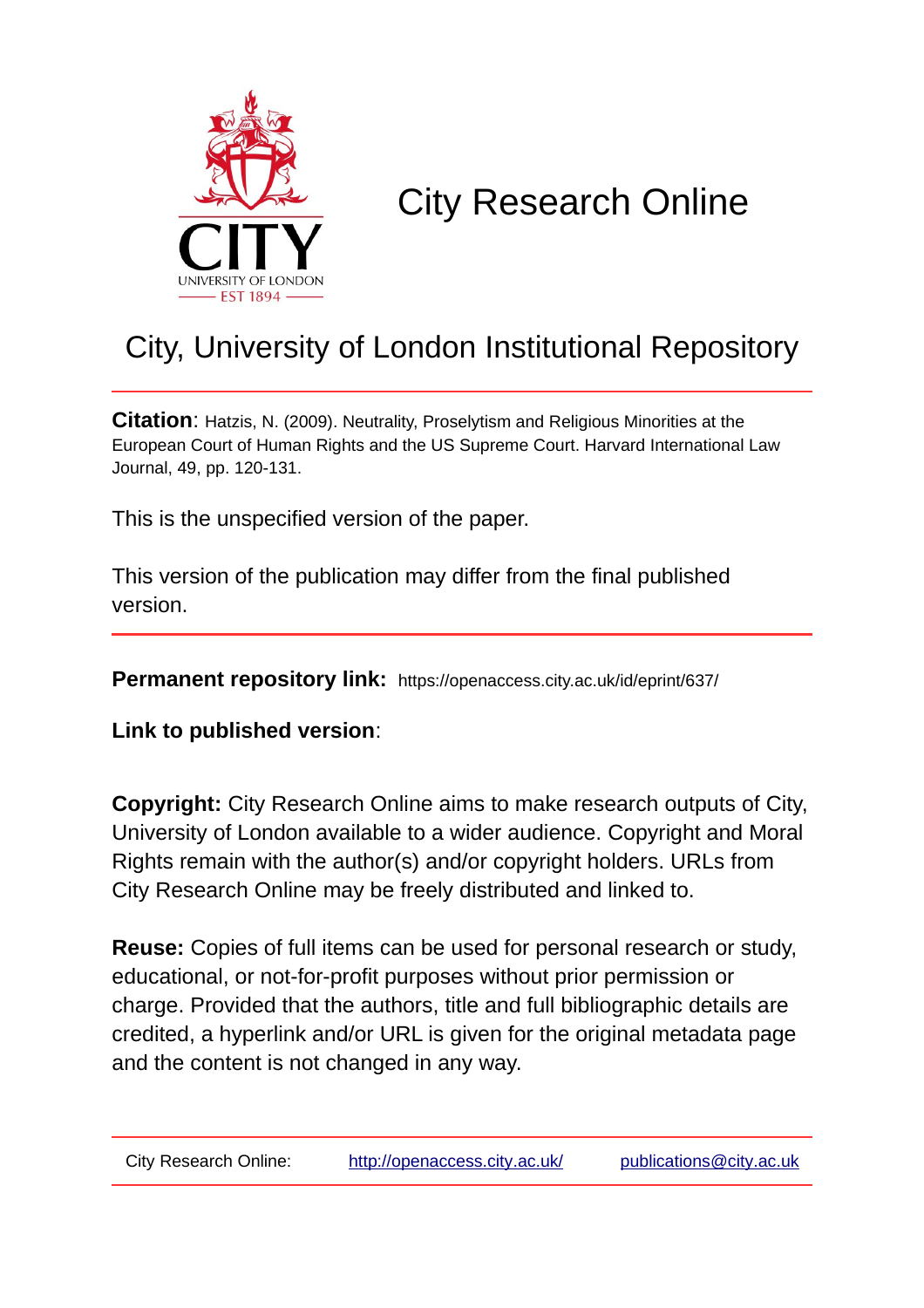

 $\overline{a}$ 

### **HARVARD ILJ ONLINE** VOLUME 49 – JUNE 22, 2009

Neutrality, Proselytism, and Religious Minorities at the European Court of Human Rights and the U.S. Supreme Court

<span id="page-1-2"></span>Nicholas Hatzis[\\*](#page-12-0)

#### I. THE CRIMINALIZATION OF PROSELYTISM

The existence of every new, non-mainstream, or minority religious group depends on the ability to make its doctrines known and to proselytize new members. Only by persuading people to change their religious affiliation (or in case of atheists or agnostics, to adopt one for the first time) will a group be able to survive as a religious community. While minority religions may on occasion compete against each other for new adherents, for practical reasons, their main target group will be the membership of the majority religion, who may react by lobbying the legislature and the administration to impose restrictions on religious teaching by minorities. This is not only a contemporary phenomenon. Michael McConnell notes that in 18th century Virginia, the most intolerant of the colonies, the Church of England was the established church and the authorities blocked efforts by Presbyterians and Baptists to preach their faith.[1](#page-1-0) More recently, the prohibition of proselytism came before the European Court of Human Rights in *Kokkinakis v. Greece*.[2](#page-1-1)

*Kokkinakis* is a seminal case, not only in its discussion of the issues of religious teaching and proselytism, but also for its discussion of freedom of religion in general. In the first case ever decided under Article 9 of the European Convention on Human Rights, the Strasbourg judges had the chance to spell out, for the first time, the principles governing religious freedom in the Convention context.

Copyright © 2009 by the President and Fellows of Harvard College and Nicholas Hatzis.

<span id="page-1-0"></span><sup>1</sup> Michael W. McConnell, *The Origins and Historical Understanding of Free Exercise of Religion*, 103 HARV. L. REV. 1409, 1423 (1990).

<span id="page-1-1"></span><sup>2</sup> Kokkinakis v. Greece, App. No. 14307/88, 17 Eur. H.R. Rep. 397(1994) [hereinafter Kokkinakis].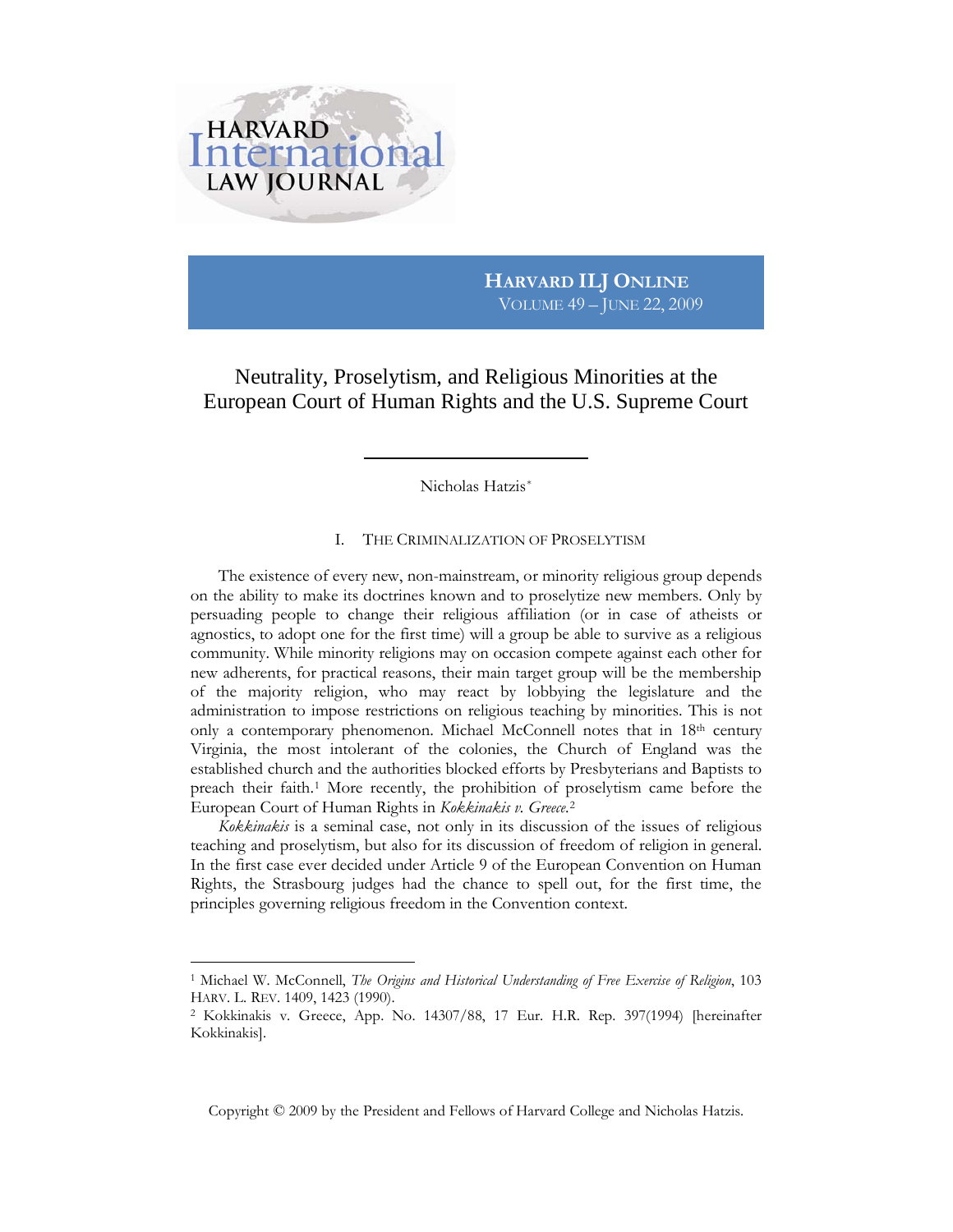The applicant was an elderly Jehovah's Witness living in the island of Crete. One day he visited one of his neighbors, who was the wife of the cantor of the local Christian Orthodox church, and engaged in a discussion about God with her. After her husband called the police, the applicant was arrested and charged with the criminal offense of proselytism. The offense was defined in the relevant Greek law as "any attempt to intrude on the religious beliefs of a person of a different religious persuasion, with the aim of undermining those beliefs, either by any kind of inducement or promise of an inducement or moral support or material assistance, or by fraudulent means or by taking advantage of his inexperience, trust, need, low intellect or naivety."[3](#page-2-0) The applicant was convicted by the trial court and the judgment was upheld by the Court of Appeal and the Court of Cassation. Kokkinakis complained before the Convention organs<sup>[4](#page-2-1)</sup> of a violation of his right to religious freedom under Article 9 of the Convention, as well as violations of Articles 7 (no punishment without law) and 10 (freedom of expression).

#### II. PROSELYTISM AT THE STRASBOURG COURT: FACIAL VS. "AS-APPLIED" INCOMPATIBILITY

The European Court of Human Rights dismissed the claims under Articles 7 and 10, but upheld the complaint based on Article 9. It started its analysis by explaining the general principles on freedom of religion:

As enshrined in Article 9, freedom of thought, conscience and religion is one of the foundations of a 'democratic society' within the meaning of the Convention. It is, in its religious dimension, one of the most vital elements that go to make up the identity of believers and of their conception of life, but it is also a precious asset for atheists, agnostics, sceptics and the unconcerned. The pluralism indissociable from a democratic society, which has been dearly won over the centuries, depends on it. While religious freedom is primarily a matter of individual conscience, it also implies, *inter alia*, freedom to 'manifest [one's] religion.' Bearing witness in words and deeds is bound up with the existence of religious convictions. According to Article 9, freedom to manifest one's religion is not only exercisable in community with others, 'in public' and within the circle of those whose faith one shares, but can also be asserted 'alone' and 'in private'; furthermore, it includes in principle the right to try to convince one's neighbour, for example through 'teaching,' failing which, moreover, 'freedom to change [one's] religion or

<span id="page-2-0"></span>*<sup>3</sup>* Anagastikos Nomos 1363/1938 §4 (1938) (Greece) (amended by Nomos 1672/1939 §2), *cited in* Kokkinakis, *id*. at 404.

<span id="page-2-1"></span><sup>4</sup> Before Protocol No. 11 to the European Convention on Human Rights came into force on November 1<sup>st</sup>, 1998, applicants had to lodge their complaints with the European Commission of Human Rights, which could then refer them to the European Court of Human Rights. Protocol No. 11 abolished the Commission and gave applicants direct access to the Court.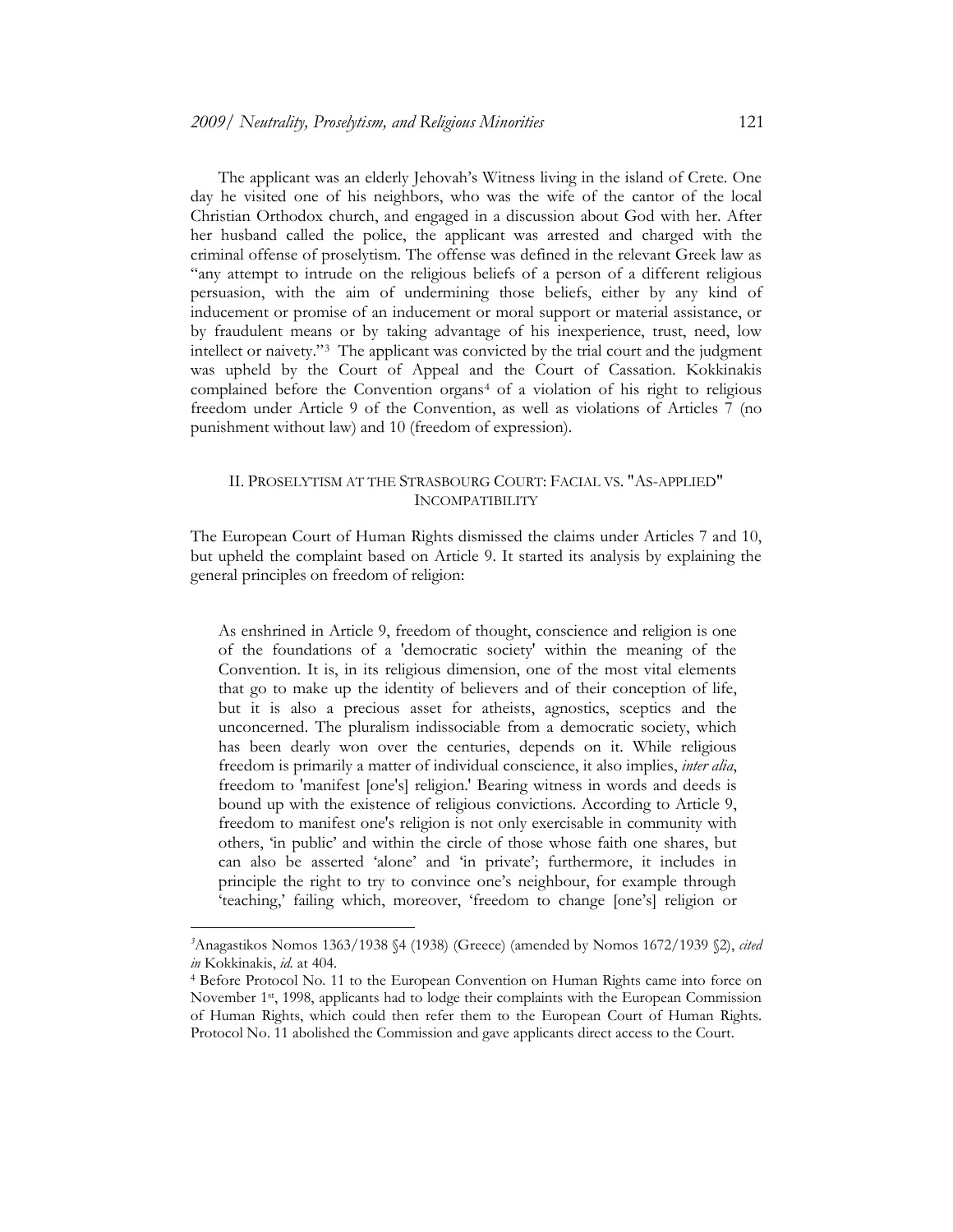belief,' enshrined in Article 9, would be likely to remain a dead letter.<sup>[5](#page-3-0)</sup>

In applying these principles to the facts of the case, the Court noted that the criminal conviction was an interference with the applicant's "freedom to manifest [his] religion or belief<sup>7[6](#page-3-1)</sup> without specifying which aspect of the manifestation of religious beliefs was at stake. The Commission, similarly imprecise in its report, had referred to the applicant as having been convicted because "he was propagating his religious beliefs"[7](#page-3-2) without examining whether this propagation was tantamount to teaching under Article 9(1).<sup>[8](#page-3-3)</sup> Yet, neither the Commission nor the Court left any doubt that the dissemination of one's religious views and one's attempt to engage in a conversation about them with another person fall within the ambit of the protected manifestations of religion.

The Court then turned to the three requirements of Article 9(2). It asserted, without any detailed discussion, that the applicant's criminal conviction was based on the relevant law and pursued the legitimate aim of protecting the rights and freedoms of others. Thus, the Court upheld the facial validity of the challenged law and accepted that at least certain forms of proselytism could, in principle, be made criminal. However, the way the law was applied in the applicant's case was unacceptable. The national courts had based their decision to convict him on a mere reproduction in their judgment of the relevant provision without specifying in what way he had tried to undermine his neighbor's religious beliefs by improper means. The Court concluded that the criminal conviction was disproportionate to the legitimate aim pursued and could not be considered necessary in a democratic society. Thus, according to the majority, there was nothing wrong as such with the law which criminalized proselytism, and any concerns with religious freedom did not extend beyond its specific application to the circumstances of the case. [9](#page-3-4)

*Kokkinakis* is an elliptical judgment that leaves the reader with more questions than answers. Issues such as the importance of religious speech, the concept of the rights of others, the vague definition of the criminal offense of proselytism in the relevant statute, and the discriminatory treatment of religious minorities in relation to religious canvassing received very little if any attention. It is on this last issue that I will focus here. My starting point is the statement made by Judge Martens in his partly dissenting opinion that "making proselytism a *criminal offence* [emphasis in original]

<span id="page-3-0"></span><sup>5</sup> Kokkinakis, *supra* note [2,](#page-1-2) at 418.

<span id="page-3-2"></span><span id="page-3-1"></span><sup>6</sup> *Id.* at 419.

<sup>7</sup> *Id.* at 411.

<span id="page-3-3"></span><sup>8</sup> European Convention for the Protection of Human Rights and Fundamental Freedoms and its protocols art. 9(1), 4 Nov. 1950, 213 U.N.T.S. 222. ("Everyone has the right to freedom of thought, conscience and religion; this right includes freedom . . . to manifest his religion or belief, in worship, teaching, practice and observance.").

<span id="page-3-4"></span><sup>9</sup> Kokkinakis, *supra* note [2,](#page-1-2) at 425, 432. Judge Pettiti, who partly concurred, and Judge Martens, who partly dissented, would have found the proselytism statute facially incompatible with the Convention. In a concurring opinion, Judge De Meyer appears to be taking the same view. *Id.*  at 429 ("Proselytism, defined as zeal in spreading the faith, cannot be punishable as such.").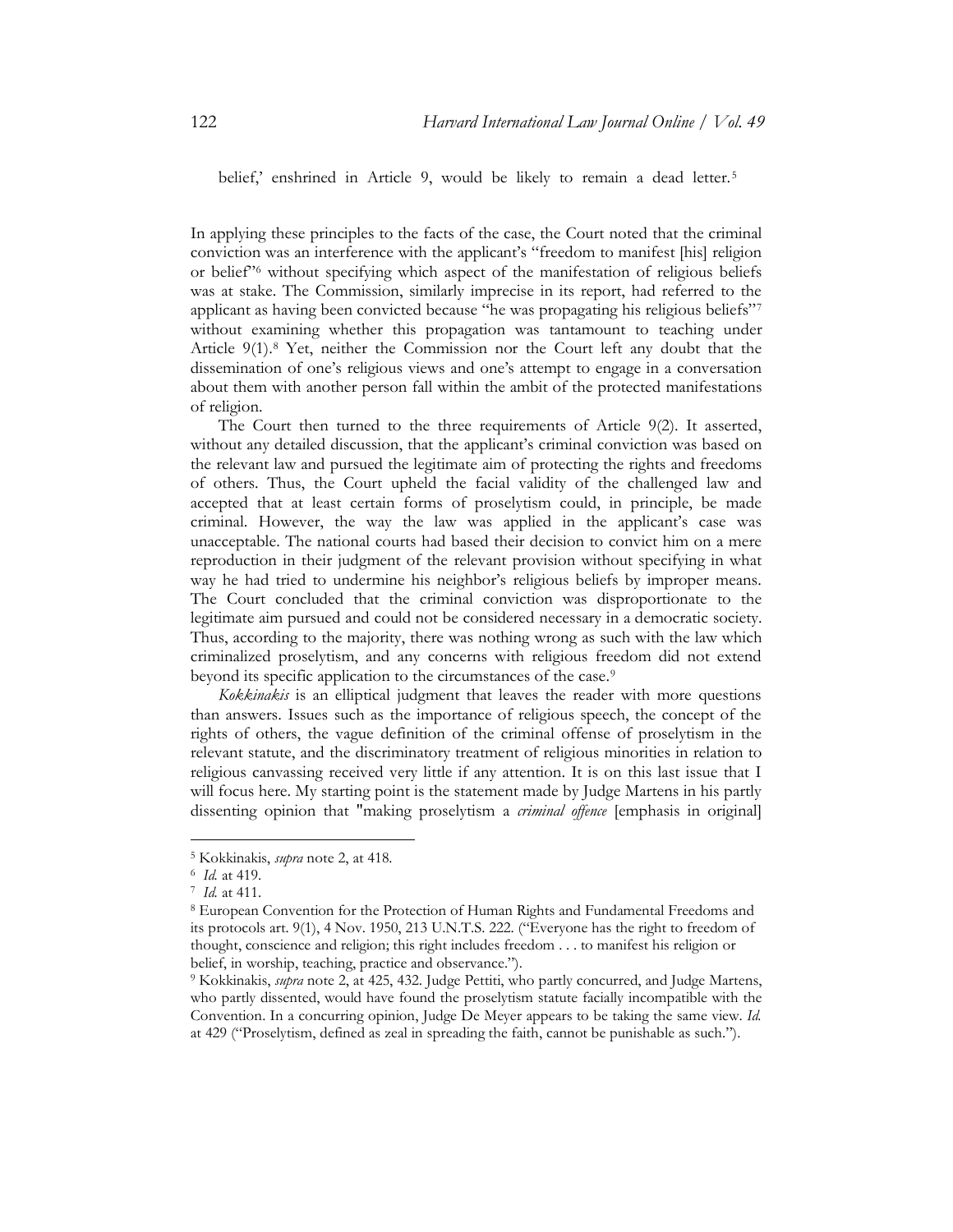would . . . run counter to the strict *neutrality* [emphasis added] which the State is required maintain"[10](#page-4-0). The idea that the state should remain neutral in the field of religion is one that has played a central role in the development of doctrine and caselaw under the Religion Clauses of the First Amendment. I will argue that a proper understanding of and a commitment to neutrality in the context of Article 9 of the Convention would have required the Strasbourg Court to declare the proselytism statute challenged in *Kokkinakis* (or any statute similarly designed) incompatible on its face with the Convention, instead of merely holding that its application in the specific case was problematic.<sup>[11](#page-4-1)</sup>

#### III. NEUTRALITY AS MINORITY PROTECTION

One reason to prevent the state from dictating which forms of religious teaching are legitimate is the discriminatory potential inherent in such power. In general, governmental interference with religious affairs will be prone to yield majoritarian results reflective of the political influence of various religious groups. Mainstream faiths with a large number of followers can exert greater influence over the political process and thus have their religious needs, sensitivities and concerns taken into account by the legislature and administration. By contrast, minority groups, which frequently attract the disapproval or even the open hostility of religious majorities, have limited power in the context of majoritarian decision-making and can become easy targets.[12](#page-4-2) The principle of state neutrality, being a requirement of both the Free Exercise and the Establishment Clauses of the First Amendment, is often invoked by the United States Supreme Court as a safeguard against this eventuality.[13](#page-4-3) At its bare minimum, it prohibits the government from treating one religious group more favorably than another or religion more favorably than irreligion.[14](#page-4-4) This definition,

<sup>10</sup> *Id.* at 437 (second emphasis added).

<span id="page-4-1"></span><span id="page-4-0"></span><sup>11</sup> There is considerable literature on the distinction between facial and "as-applied" challenges to the constitutionality of statutes. *See generally* Richard H. Fallon, Jr, *As-Applied and Facial Challenges and Third-Party Standing,* 113 HARV. L. REV. 1321 (2000); Michael C. Dorf, *Facial Challenges to State and Federal Statutes*, 46 STAN. L. REV. 235 (1994). For present purposes, it is enough to note that in a successful facial challenge, the court concludes not only that a specific application of a provision is unconstitutional, but that the provision is more generally invalid.

<span id="page-4-2"></span><sup>12</sup> Justice Scalia has admitted that leaving religious minorities to claim protection through the democratic process "will place at a relative disadvantage those religious practices that are not widely engaged in" but found this to be "an unavoidable consequence of democratic government". Employment Division, Dep't. of Human Resources v. Smith, 494 U.S. 872, 890  $(1990).$ 

<span id="page-4-3"></span><sup>13</sup> *See, e.g.*, Comm. for Public Educ. and Religious Liberty v. Nyquist, 413 U.S. 756, 793-94 (1973) ("A proper respect for both the Free Exercise and the Establishment Clauses compels the State to pursue a course of 'neutrality' toward religion."); School Dist. of Abbington v. Schempp, 374 U.S. 203, 226 (1963) ("In the relationship between man and religion, the State is firmly committed to a position of neutrality.").

<span id="page-4-4"></span><sup>14</sup> Epperson v. Arkansas, 393 U.S. 97, 104 (1968) ("The First Amendment mandates governmental neutrality between religion and religion, and between religion and nonreligion").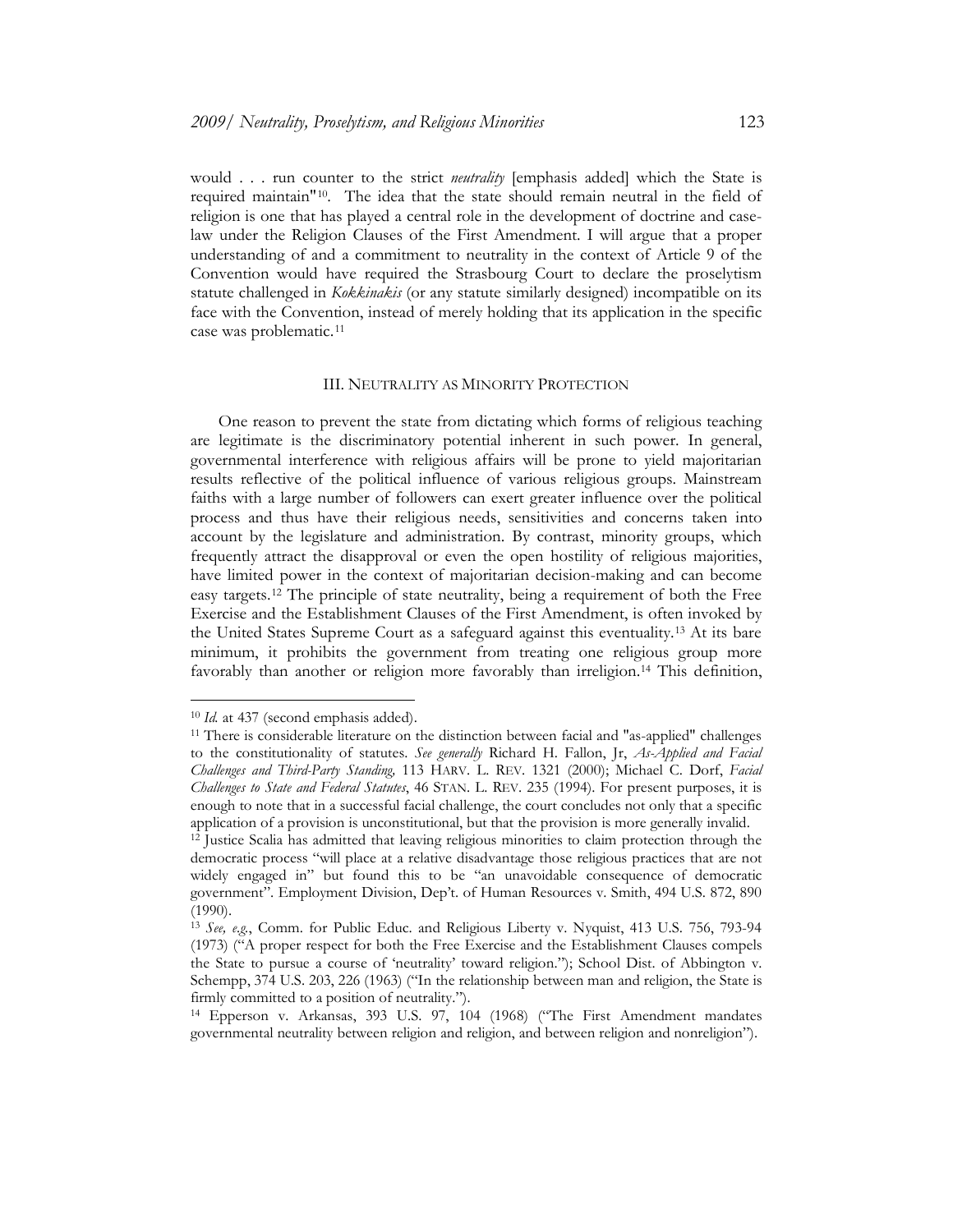however, provides insufficient guidance on how religious freedom disputes should be resolved, because it says very little about the substantive content of the principle. People may agree on their commitment to neutrality but at the same time have significantly differing views about what it requires in any given case.<sup>[15](#page-5-1)</sup>

<span id="page-5-8"></span><span id="page-5-0"></span>One way of approaching the normative content of the Religion Clauses is through a minority-protection angle.[16](#page-5-2) In short, this is the view that free exercise and non-establishment should be interpreted as counter-majoritarian barriers to protect minority groups and faiths from the antipathy of the majority and/or the special burdens they may face because of otherwise general laws. Thus, their adherents are protected from being marked off as outcasts by official state action and their equal civic status is affirmed. Under such an interpretation, the state, in order to remain genuinely neutral, should not only refrain from directly targeting a minority religion; it should also take into account the impact its policies have on minority faiths and practices, given that by its very nature the democratic decision-making process tends to reflect the values and beliefs of the majority. Neutrality on all matters religious acquires particular value for those who, by reason of their religious affiliation are not (or not fully) within society's mainstream.[17](#page-5-3) Equal treatment and the protection of minorities does not need to be the only or the most important principle underlying religious liberty, as it is perfectly conceivable (indeed, this is the better view) that a guarantee of the free exercise of religion and prohibition of establishment, as provided by the First Amendment, serves multiple values and purposes.[18](#page-5-4) Instead, it should be seen as one of the various principles that inform our understanding of freedom of religion and the kind of governmental measures it requires or prohibits.

<span id="page-5-7"></span>In the majority of cases, the threat for minority denominations and their practices comes from general laws whose aims are secular, but which burden the religious adherent by requiring conduct that her religion prohibits or by prohibiting conduct that her religion requires. [19](#page-5-5) It is only rarely that a law will single out and target a religious group or its practices as such. *Church of Lukumi Bababu Aye Inc v. City of*  Hialeah<sup>[20](#page-5-6)</sup> provides the most characteristic recent example of a non-neutral law that

<span id="page-5-1"></span><sup>&</sup>lt;sup>15</sup> For a discussion of the various conceptions of neutrality and their place in the scholarship and case law on the Religion Clauses, *see* Douglas Laycock, *Formal, Substantive, and Disaggregated Neutrality Toward Religion*, 39 DEPAUL L. REV. 993 (1990); Michael McConnell, *Neutrality Under the Religion Clauses*, 81 NW. U. L. REV. 146 (1987).

<span id="page-5-2"></span><sup>16</sup> *See, e.g.*, Bernadette Meyler, *The Equal Protection of Free Exercise: Two Approaches and Their History*, 47 B.C. L. REV. 275 (2006); Thomas C. Berg, *Minority Religions and the Religion Clauses*, 82 WASH. U. L.Q. 919 (2004).

<span id="page-5-3"></span><sup>17</sup> *See* Laycock, *supra* note [15,](#page-5-0) at 998 ("That the government aspires to religious neutrality, and that the courts stand ready to hold government to its aspiration, is an important reassurance to religious minorities.").

<span id="page-5-4"></span><sup>18</sup> *See* KENT GREENAWALT, RELIGION AND THE CONSTITUTION: FREE EXERCISE AND FAIRNESS 5 (2006) . 19 *See generally* Michael C. Dorf, *Incidental Burdens on Fundamental Rights* 109 HARV. L. REV. 1175

<span id="page-5-5"></span><sup>(1996) (</sup>discussing laws that are technically neutral but that nonetheless place "incidental burdens" on the exercise of rights).

<span id="page-5-6"></span><sup>20</sup> Church of the Lukumi Babalu Aye, Inc. v. City of Hialeah, 508 U.S. 520 (1993).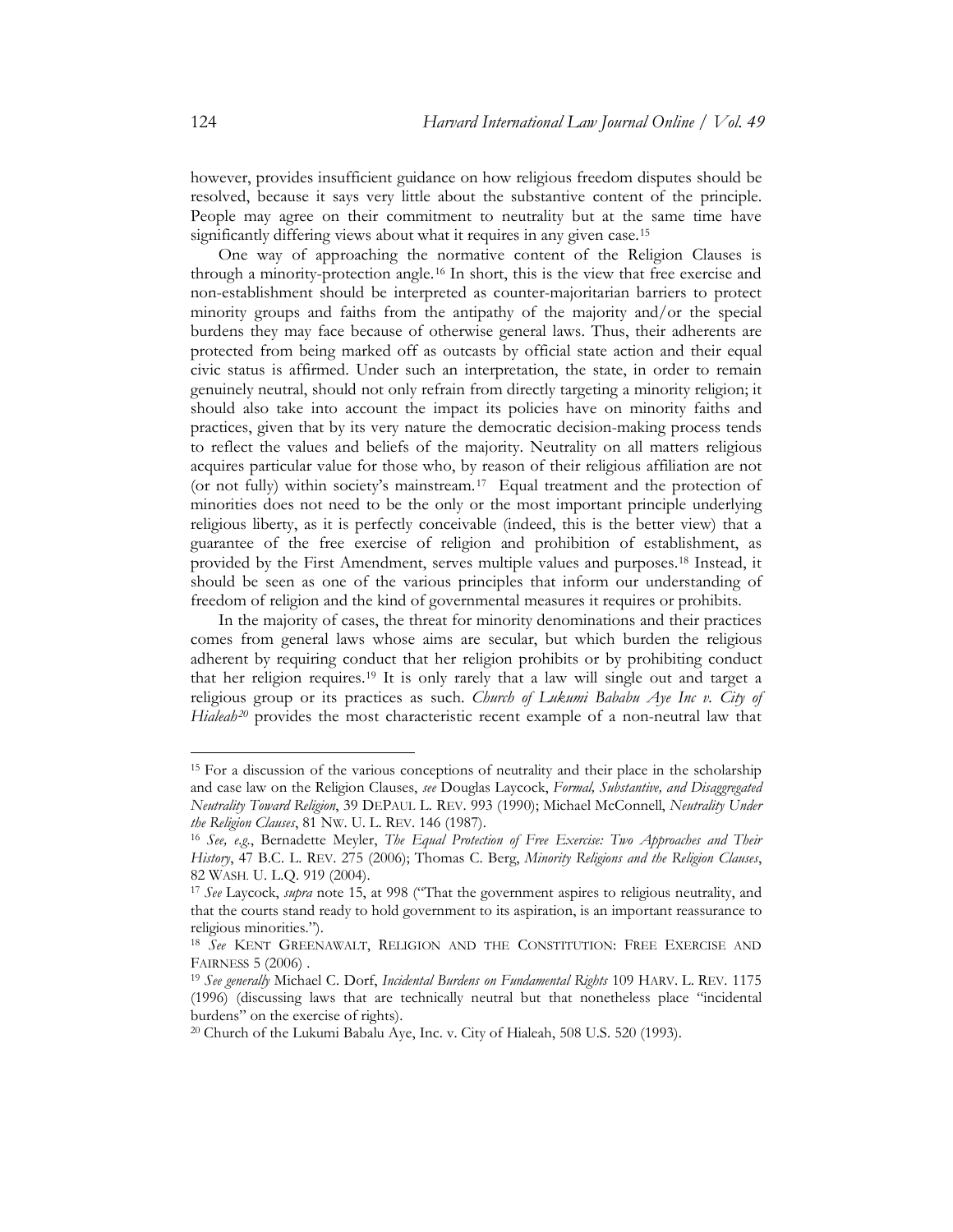infringes on the freedom of religion of a minority group. The case concerned various city ordinances prohibiting the ritual slaughter of animals which was central to the worship of the Santeria religion. The Supreme Court held that the contested provisions violated the First Amendment as they failed to meet the requirements of neutrality and general applicability and did not serve any compelling secular interests. In relation to neutrality, Justice Kennedy noted that a law which restricts conduct because of its religious motivation cannot be neutral.[21](#page-6-0) Although the text of the ordinances did not conclusively point to the lack of any legitimate secular interest, the effect of the law had to be taken into account when assessing its real object, and, in the present case, it was clear that, in practice, the only killings of animals caught by the ordinances were the Santeria sacrifices.<sup>[22](#page-6-1)</sup> Further evidence of the measures' improper object was their over-inclusiveness as they "[proscribed] more conduct than [was] necessary to achieve . . . the legitimate governmental interests in protecting the public health and preventing cruelty to animals."[23](#page-6-2) At the same time, the ordinances were also found to be under-inclusive and not generally applicable in relation to both aims: on the one hand, they left unpunished various instances of animal killings for non-religious purposes; on the other, they did not provide for the protection of public health from animal carcasses when the killing had secular motives.<sup>[24](#page-6-3)</sup>

In a concurring opinion, Justice Scalia, while agreeing that the ordinances did not pass First Amendment scrutiny, disapproved of the part of the majority opinion where Justice Kennedy examined the legislative history of the ordinances, which clearly showed the hostility of the residents and the members of the city council toward the Santeria faith, to infer that the lawmakers' intention was to target this particular group. He stated that the subjective motives of legislators were irrelevant, the only pertinent criterion being the object of the laws at issue.[25](#page-6-4) This is a test of legislative aims–a measure will be unlawful if it is directed at constitutionally protected conduct.[26](#page-6-5) It does not inquire into the motives and purpose of government actors. Thus, for Justice Scalia, it was the objective fact that the ordinances targeted a particular religious practice that mattered, with the possible evil motives of city officials being neither a sufficient nor a necessary condition for invalidation.

#### IV. DISCRIMINATION IN TEXT AND PRACTICE: EXAMINING KOKKINAKIS

In *Lukumi*, Justice Kennedy noted that the words "sacrifice" and "ritual" used in the Hialeah ordinances may be susceptible to a secular use. Yet, the anti-proselytism statute in *Kokkinakis* lacked even this guise of neutrality, as it was formulated in purely religious terms and singled out religious activity for unfavorable treatment. Put

<sup>21</sup> *Id.* at 533.

<span id="page-6-2"></span><span id="page-6-1"></span><span id="page-6-0"></span><sup>22</sup> *Id.* at 534-36.

<sup>23</sup> *Id.* at 538.

<span id="page-6-3"></span><sup>24</sup> *Id.* at 544-45.

<span id="page-6-4"></span><sup>25</sup> *Id.* at 558-59 (Scalia J., concurring in part and concurring in the judgment).

<span id="page-6-5"></span><sup>26</sup> Richard H. Fallon, Jr., *The Supreme Court 1996 Term: Foreward: Implementing the Constitution,* 111 HARV. L. REV. 54, 73 (1997).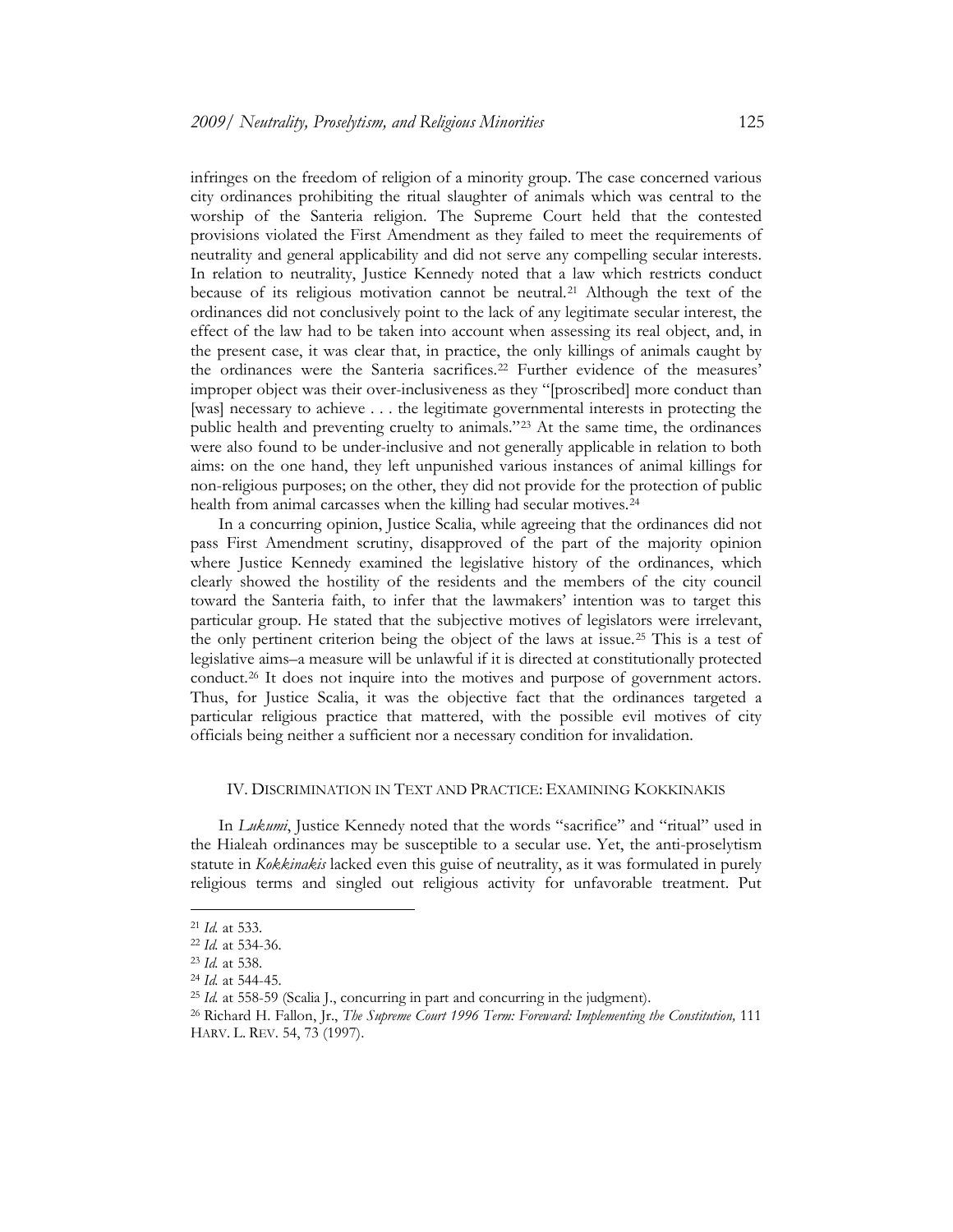differently, the Greek law lacked any secular justification, prohibiting, in express language, "conduct because it [was] undertaken for religious reasons."<sup>[27](#page-7-0)</sup> Given that the anti-proselytism statute clearly targeted religious activity, the text could (and should) have been the starting and final point of the European Court's scrutiny.<sup>[28](#page-7-1)</sup> It is unnecessary to inquire into the motives of the lawmakers or the administrators, since the impugned law explicitly made a religious classification to impose a burden on a specific activity because it was undertaken for religious purposes. This deprives the law of any credible claim to neutrality. A minimalist, textual approach, of the type usually favored by Justice Scalia, would have been enough to find the statute invalid on its face.

One could try to circumvent the neutrality problem by arguing that a statutory prohibition of religious activity is not necessarily suspicious – that what really matters is whether the statutory classification is formulated in neutral terms, so that it relates to religion in general, rather than to a *specific* religion. The anti-proselytism law in *Kokkinakis*, the argument could say, singles out a kind of religious conduct without reference to any particular faith. Thus, any act of proselytism falling within the ambit of the law would be treated evenhandedly, regardless of the specific religious belief which prompted it.

Even if one were to accept this argument – rejecting the view that the statute's religious classification renders it non-neutral and arguing instead that only discrimination explicitly sanctioned by the text of the impugned proselytism law is subject to a facial challenge – the statute in *Kokkinakis* still fails to pass the American constitutional muster addressed in *Lukumi*. For textual neutrality does not exhaust the court's constitutional scrutiny; rather, it is the starting point of a neutrality inquiry that defines the way a textually neutral law is applied. As Justice Kennedy explained:

Facial neutrality is not determinative. The Free Exercise Clause, like the Establishment Clause, extends beyond facial discrimination. The Clause forbids subtle departures from neutrality and covert suppression of particular religious beliefs. Official action that targets religious conduct for distinctive treatment cannot be shielded by mere compliance with the requirement of facial neutrality. The Free Exercise Clause protects against governmental hostility which is masked as well as overt. [29](#page-7-2)

The history of the application of the proselytism statute in *Kokkinakis* leaves no doubt as to its real object and the lack of any credible claim to neutrality and evenhandedness. The applicant, since becoming a Jehovah's Witness in 1936, had

<span id="page-7-0"></span><sup>27</sup> *Lukumi*, 508 U.S. at 532

<span id="page-7-1"></span><sup>&</sup>lt;sup>28</sup> See id. at 533 (stating that in order "to determine the object of a law, we must begin with its text, for the minimum requirement of neutrality is that a law not discriminate on its face. A law lacks facial neutrality if it refers to a religious practice without a secular meaning discernable from the language or context").

<span id="page-7-2"></span><sup>29</sup> *Id.* at 534 (citations and internal quotation marks omitted).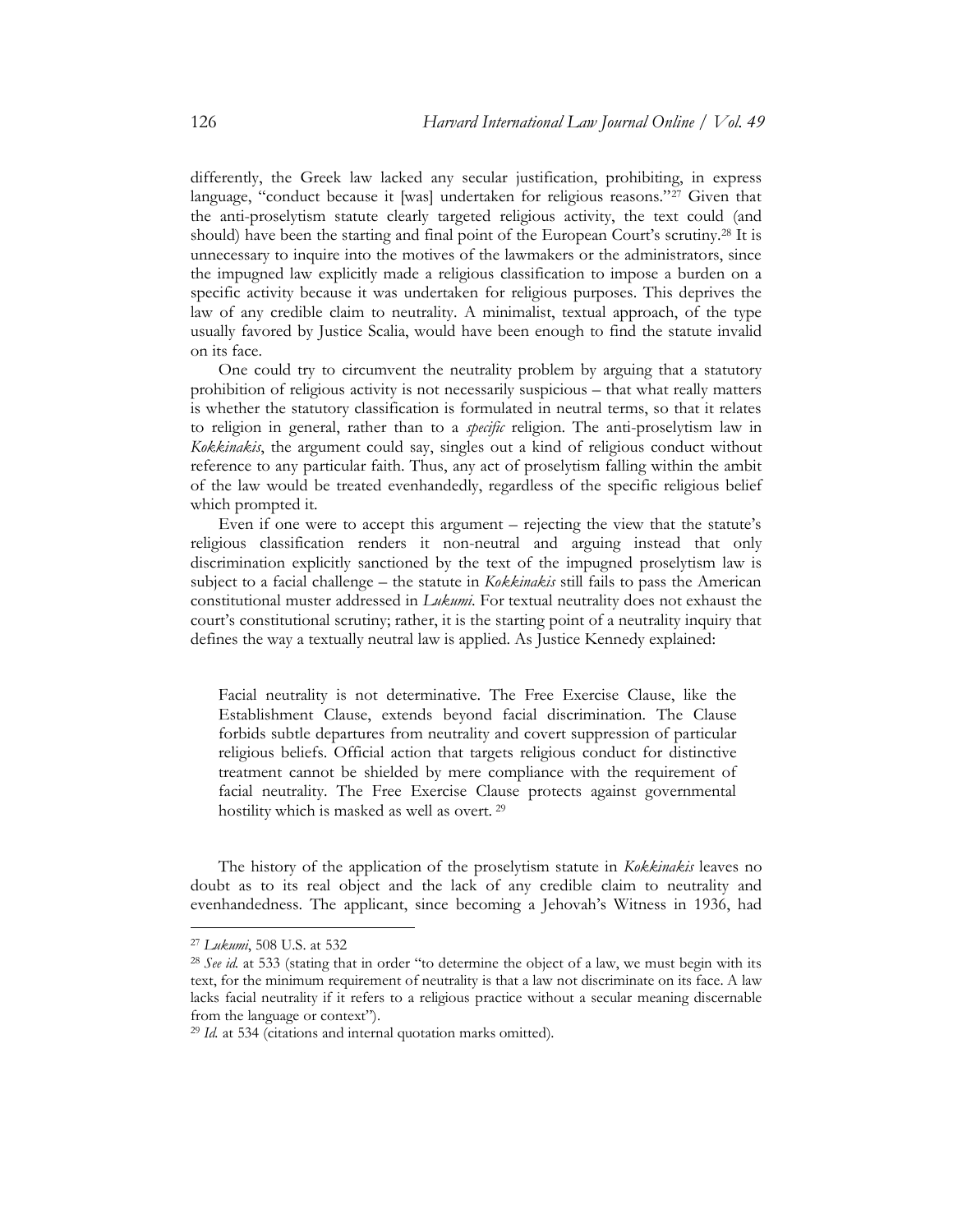been "arrested more than 60 times for proselytism," interned by the administrative authorities and convicted by the criminal courts. Between 1975 and 1992, 4,400 Jehovah's Witnesses were arrested; 1,233 of whom were committed for trial while 208 were convicted.<sup>[30](#page-8-0)</sup> On the other hand, the government was unable to refer to any cases where individuals were prosecuted for proselytism directed against religions other than the dominant Christian Orthodox, let alone cases where members of the dominant religious group were prosecuted for efforts to convert adherents of minority faiths.[31](#page-8-1) It is clear that not only the potential for discrimination was inherent in the contested law, but that its actual operation was so obviously discriminatory that it could not withstand the most feeble neutrality scrutiny on the basis of application.

As Judge Martens explained in his dissenting opinion, "under the Convention all religions and beliefs should, as far as the State is concerned, be equal…making proselytizing a *criminal offense* would not only run counter to the strict neutrality which the State is required to maintain in this field but also create the danger of discrimination when there is one dominant religion. The latter point is tellingly illustrated by the file that was before the Court." [32](#page-8-2) Because the Greek proselytism statute overtly targeted religion by singling out and punishing a particular religious activity,[33](#page-8-3) with the aim of protecting the majority religion and impeding the efforts of other faiths to disseminate their doctrines, the European Court of Human Rights should have declared it incompatible with the Convention on its face. Instead, contrary to the *Lukumi* Court, it failed even to discuss its practical application, and seems to have accepted that the statute's facial neutrality was enough to save it. Yet, the acceptance of a facial challenge would not have required any kind of judicial activism by the European Court; a minimalist approach focused on the *effect* of the law under review, like the one espoused by Justice Scalia in *Lukumi*,<sup>[34](#page-8-4)</sup> would have sufficed.

<span id="page-8-0"></span><sup>30</sup> Kokkinakis, *supra* note [2,](#page-1-2) at 399, 406 (listing these statistics, which are provided to the European Court of Human Rights by the applicant and undisputed by the Government).

<span id="page-8-1"></span><sup>31</sup> *See id.* at 431 (Valticos J., dissenting, who voted against the finding of a violation of the Convention, and in a rather unconvincing effort to justify the fact that all prosecutions and convictions were aimed at the protection of the dominant religion, argued that this was reasonable since the majority of the population were Orthodox Christians and thus were targeted by minority groups: "Admittedly, the Government's representative was not able to give concrete evidence concerning other religions, but that is not surprising since the Orthodox religion is the religion of nearly the whole population and sects are going to fish for followers in the best-stocked waters").<br><sup>32</sup> *Id.* at 437 (Martens, J., dissenting) (emphasis in the original).<br><sup>33</sup> *See* GREENAWALT, *supra* note [18,](#page-5-7) at 42 (asserting that a statute targets religion if it explicitly

<span id="page-8-3"></span><span id="page-8-2"></span>

or implicitly singles out a religious activity).

<span id="page-8-4"></span><sup>&</sup>lt;sup>34</sup> See Lukumi, 508 U.S. at 558 (Scalia J., concurring in part and concurring in the judgment, stating that "[the] First Amendment does not refer to the purposes for which legislators enact laws, but to the effects of the laws enacted").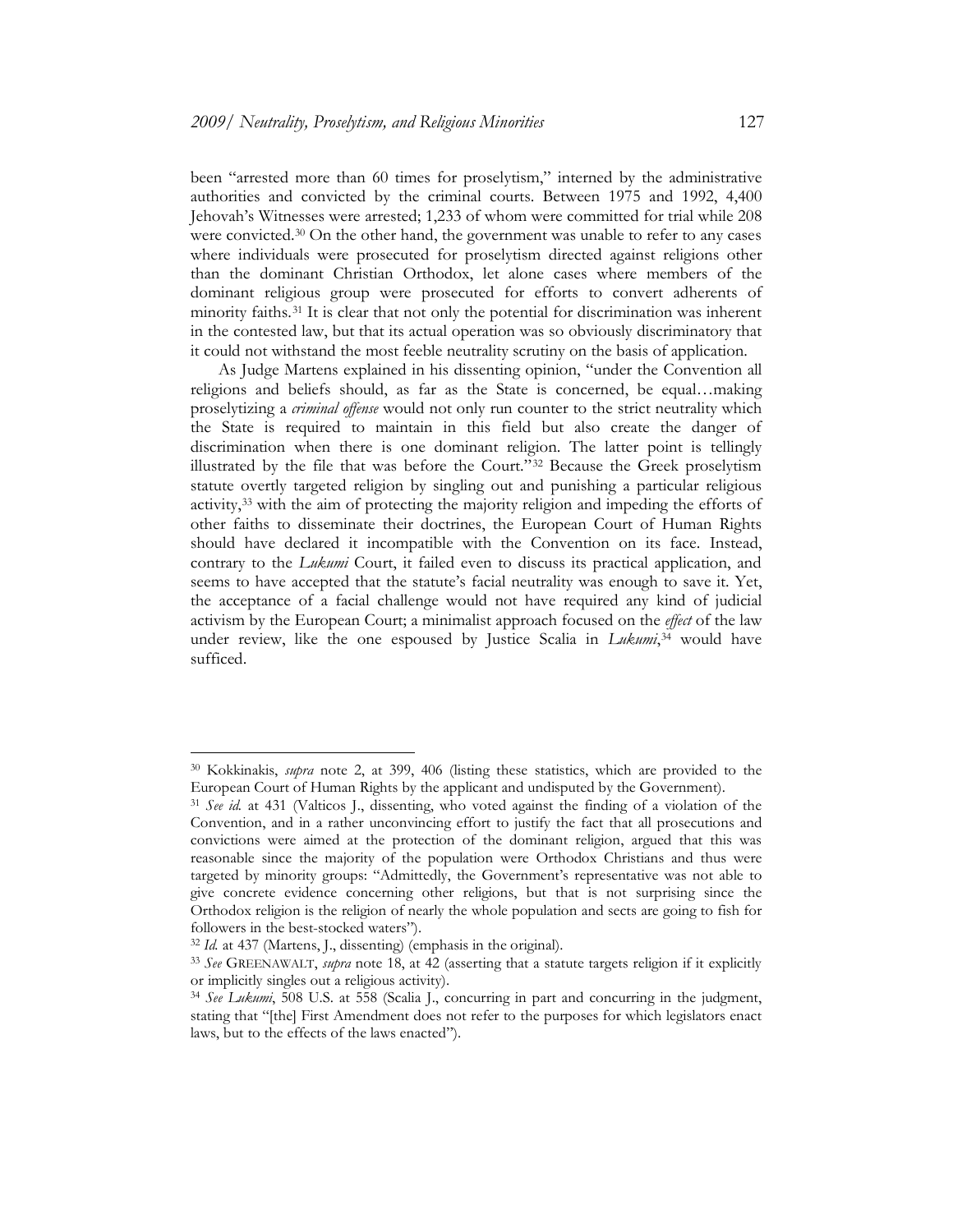#### <span id="page-9-0"></span>V. GERRYMANDERING AND RELIGIOUS MINORITIES

An important aspect of Justice Kennedy's opinion in *Lukumi* is the idea that Hialeah's ordinances constituted a form of "religious gerrymandering" in that they constituted "an impermissible attempt to target petitioners and their religious practices."[35](#page-9-1) For instance, the ordinances carefully proscribed activities related to certain religious groups, while sparing activities practiced by others. The Court's concern about religious gerrymandering not only relates to individual religious liberty but also equality among religious groups.<sup>[36](#page-9-2)</sup> When the state expresses hostility towards a particular religious group, either by adopting overtly discriminatory measures or by more subtle gerrymanders, it puts into question the equal civic status of its members. In other words, it fails to recognize them as equal members of the community.<sup>[37](#page-9-3)</sup>

In *Lukumi*, the statements of various city officials recorded in the minutes of meetings of the city council are a telling example of how the antipathy that a majority of the population may feel towards a minority group can easily translate into state action against the minority group. The president of the council asked: "What can we do to prevent the Church from opening?"; one councilman said that in pre-revolution Cuba "people were put in jail for practicing this religion"; another stated that the Santeria devotees "are in violation of everything this country stands for"; a third councilman expressed that "I don't believe the Bible allows [the sacrifice of animals]"; the chaplain of the local police department found the Santeria religion to be a "foolishness", "an abomination to the Lord"; and the city attorney concluded that "this community will not tolerate religious practices which are abhorrent to its citizens." [38](#page-9-4)

What is the picture that emerges from these statements and the ordinances that followed? On the one hand, there is a dominant group of citizens which expresses its religious sentiments through mainstream choices and takes itself to be the representative of the true and proper values of the community. On the other, there is a religious minority whose beliefs and practices are seen not merely as different or

<span id="page-9-1"></span><sup>&</sup>lt;sup>35</sup> *Id.* at 535 (stating that "[the] Court must survey meticulously the circumstances of governmental categories to eliminate, as it were, religious gerrymanders" (citing Walz v. Tax Comm'r of New York City 397 U.S. 664, 696 (1970))). While measures adopted with a view of disadvantaging a religious group will violate the Free Exercise Clause, those that aim at favoring a religious group will amount to impermissible religious gerrymandering which violates the Establishment Clause. *See* Board of Education of Kiryas Joel Village School District v. Grumet, 512 U.S. 687, 729 (1994) (invalidating the creation of a special school district for a religious community and asserting that "[there] is no serious question that the legislature configured the school district with purpose and precision, along a religious line." This explicit religious gerrymandering violates the First Amendment Establishment Clause"). 36 *See* Kenneth L. Karst, *Religious Freedom and Equal Citizenship: Reflections on Lukumi,* <sup>69</sup> TUL. L.

<span id="page-9-2"></span>REV. 335, 350 (1994); *Walz*, 397 U.S. at 696 (Harlan, J., concurring) (stating that "[neutrality] in its application requires an equal protection mode of analysis").

<span id="page-9-4"></span><span id="page-9-3"></span><sup>&</sup>lt;sup>37</sup> *See* Karst, *supra* note 36, at 355.<br><sup>38</sup> *Lukumi*, 508 U.S at 541-42. (quoting taped excerpts of Hialeah City Council Meeting, June 9, 1987).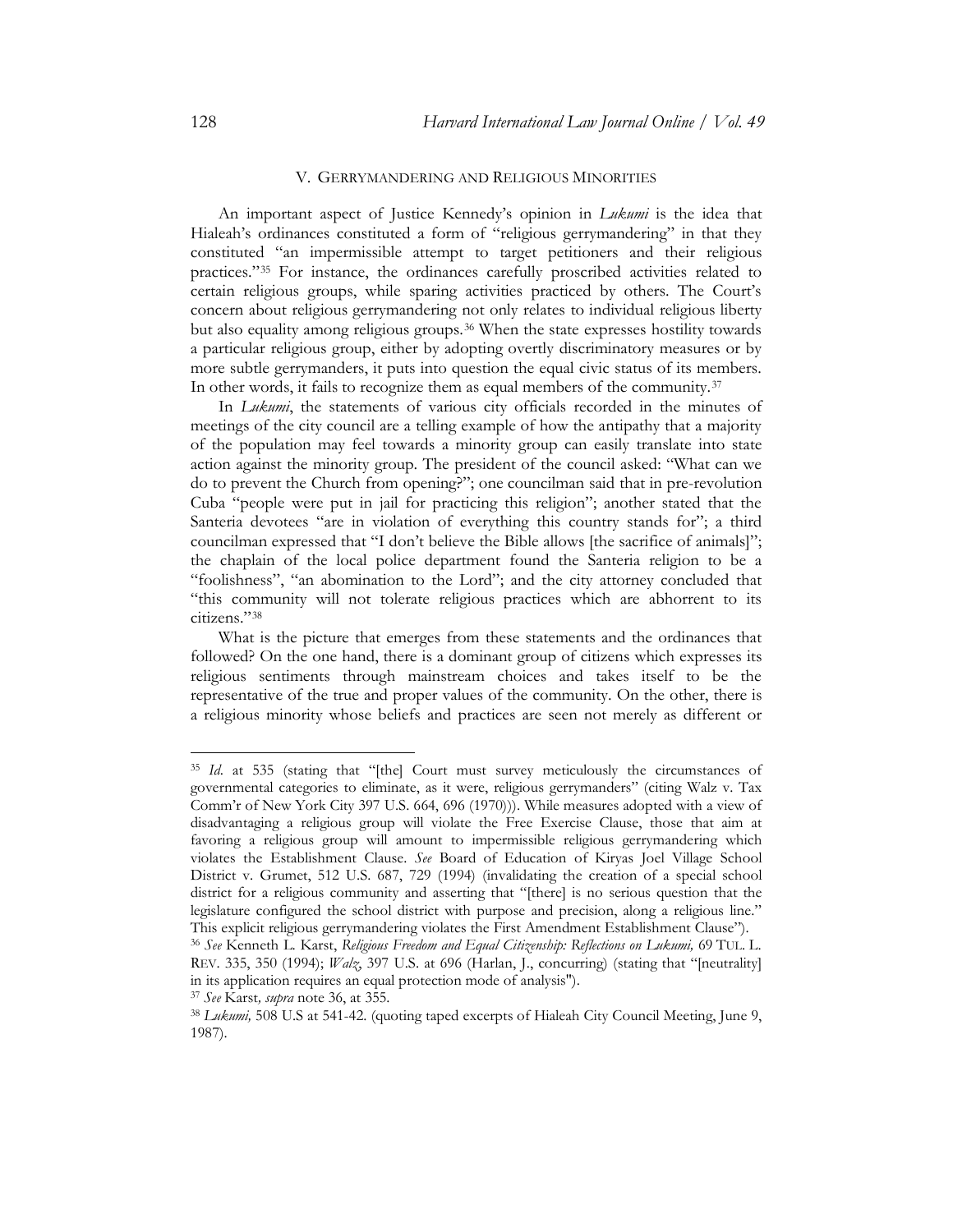even bizarre but as irreconcilable with these dominant values and the forms of religiosity they permit. Participation in such a minority religion places the believer not just in the fringe of society but outside the community altogether. In 1942, Louis Lusky noted that, "such dislike [against minorities] arises not because the members of the groups have done or threatened acts harmful to community, but because membership in the group is itself considered a cause for distrust or even hostility.["39](#page-10-0)

In its effort to unearth religious gerrymandering, Justice Kennedy explained, the Court may rely on "both direct and circumstantial evidence…Relevant evidence includes, among other things, the historical background of the decision under challenge, the specific series of events leading to the enactment or official policy in question, and the legislative or administrative history, including contemporaneous statements made by members of the decision-making body."<sup>[40](#page-10-1)</sup> I have suggested that in *Kokkinakis*, a restrained, minimalist approach, focusing on the object of the proselytism statute without an examination of the motivation of the lawmakers or its legislative history, would have given the European Court of Human Rights sufficient grounds to declare the law incompatible with the Convention on its face. The argument for incompatibility would only be further strengthened if we look into the statute's background and history.

The statute was enacted by a dictatorial government in 1938 and constituted part of a series of legislative measures directed against dissenters. For instance, during the inter-war years Jehovah's Witnesses had been convicted not only under the proselytism statute but also contemporary statutes for the "prevention of communism" and for the "preservation of social order." [41](#page-10-2) The group was seen as dangerous for the state and its established church and was subjected to officially sanctioned persecution alongside groups that posed similar threats, albeit on nonreligious grounds.

At the Commission stage, the evidence presented by the applicant on the statute's history and background led Commissioner Frowein to note in his partly dissenting opinion: "It is not disputed that the legislation was originally designed to protect the Orthodox Church." [42](#page-10-3) In assessing the governmental policy supporting the statute and the climate in which it was adopted, Commissioner Frowein performed an exercise similar to the one conducted by Justice Kennedy in *Lukumi*; the rule under scrutiny was placed in its historical and social context so as to demonstrate the real objectives of the legislator and its effects on specific groups.[43](#page-10-4)

Now, what does this contextual inquiry reveal about the proselytism statute in *Kokkinakis*? I think it leaves no doubt that the prohibition of proselytism was a form of religious gerrymandering, in the sense that, although it did not expressly target by name a particular group, it imposed a targeted burden on the basis of religious

<sup>39</sup> Louis Lusky, *Minority Rights and the Public Interest*, 52 YALE L.J. 1, 2 (1942).

<span id="page-10-1"></span><span id="page-10-0"></span><sup>40</sup> *Lukumi,* 508 U.S at 540. (citing Arlington Heights v. Metro. Housing Dev. Corp., 429 U.S. 252, 266-68 (1977)).

<span id="page-10-2"></span><sup>41</sup> Kokkinakis, *supra* note 2, at 406-07.

<span id="page-10-3"></span><sup>42</sup> *Id.* at 416.

<span id="page-10-4"></span><sup>43</sup> *See* Karst*, supra* note [36,](#page-9-0) at 348.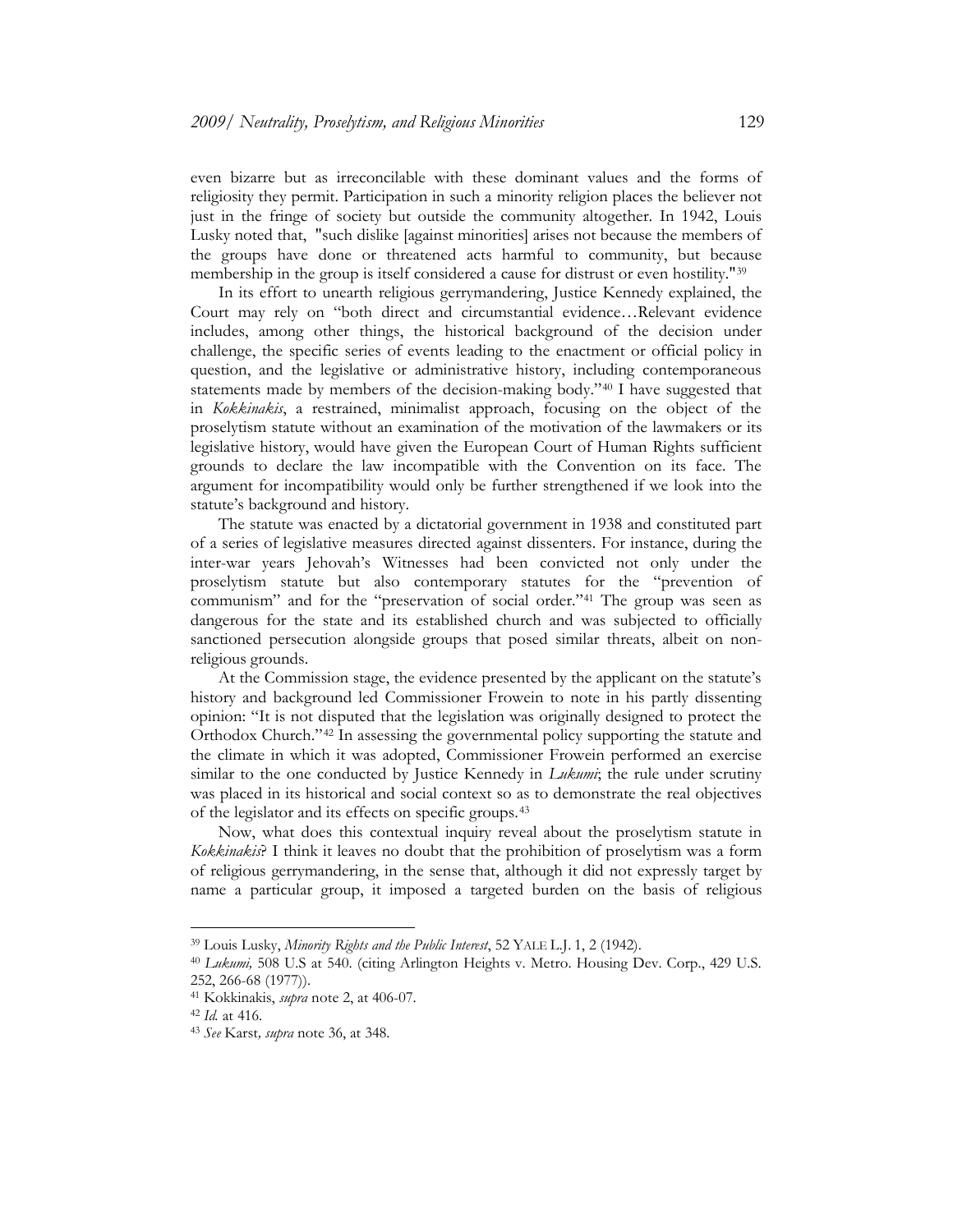affiliation. The hostility of both the state and a large segment of society toward Jehovah's Witnesses led to the enactment of a rule, which directly and intentionally harmed the aspect of the free exercise of religion-religious canvassing and solicitation-that is the hallmark of their practice. Given this hostile treatment, Jehovah's Witnesses would qualify for the type of judicial protection envisaged by Justice Stone for "discrete and insular minorities" in footnote four of *Carolene Products*.[44](#page-11-0) When prejudice against these vulnerable groups makes it impossible for them to rely on the political process for to protect their rights, it is appropriate for the courts to subject governmental measures to a more exacting scrutiny. The minority groups referred to by Justice Stone are not merely the losers in a political struggle; they are the *habitual* losers whose insularity means that majoritarian processes cannot be trusted to protect their members.<sup>[45](#page-11-1)</sup> Indeed, in *Minersville School District v. Gobitis*, [46](#page-11-2) decided two years after *Carolene* 

*Products*, Justice Stone recognized that Jehovah's Witnesses were a "discrete and insular minority" in need of protection by the courts.[47](#page-11-3) The case concerned a challenge by Jehovah's Witnesses to a school rule requiring all pupils to salute the flag. Writing for the majority, Justice Frankfurter conceded that the rule affected a right of profound importance for the individual—freedom of conscience and religion—but held that courts were not the appropriate arena to debate issues of educational policy "so long as the remedial channels of the democratic process remain open."[48](#page-11-4) In his dissent, Justice Stone pointed out that when the Court refrains from passing upon legislation where it may be possible for affected individuals to have recourse to the political process, it:

[S]urrender[s] the constitutional protection of the liberty of small minorities to the popular will…Here we have such a small minority entertaining in good faith a religious belief, which is such a departure from the usual course of human conduct, that most persons are disposed to regard it with little toleration or concern.<sup>[49](#page-11-5)</sup>

In the first decades of the 20<sup>th</sup> century, Jehovah's Witnesses faced widespread prosecution both from state authorities and private people.[50](#page-11-6) While, in theory, the claimants in *Minersville* could have lobbied the administration and the legislature on the issue of the flag salute requirement, in reality, their position in the political

<sup>44</sup> United States v. Carolene Products Co., 304 U.S. 144, 153 n.4 (1938).

<span id="page-11-1"></span><span id="page-11-0"></span><sup>45</sup> Robert M. Cover, *The Origins of Judicial Activism in the Protection of Minorities*, 91 YALE L.J. 1287, 1296 (1982).

<span id="page-11-2"></span><sup>46</sup> Minersville Sch. Dist. v. Gobitis, 310 U.S. 586 (1940).

<span id="page-11-3"></span><sup>47</sup> *See* Berg, *supra* note [16,](#page-5-8) at 934-35.

<span id="page-11-4"></span><sup>48</sup> *Minersville*, 310 U.S. at 599.

<span id="page-11-5"></span><sup>49</sup> *Id.* at 606 (Stone, J., dissenting).

<span id="page-11-6"></span><sup>50</sup> *See* Berg, *supra* note [16,](#page-5-8) at 934.